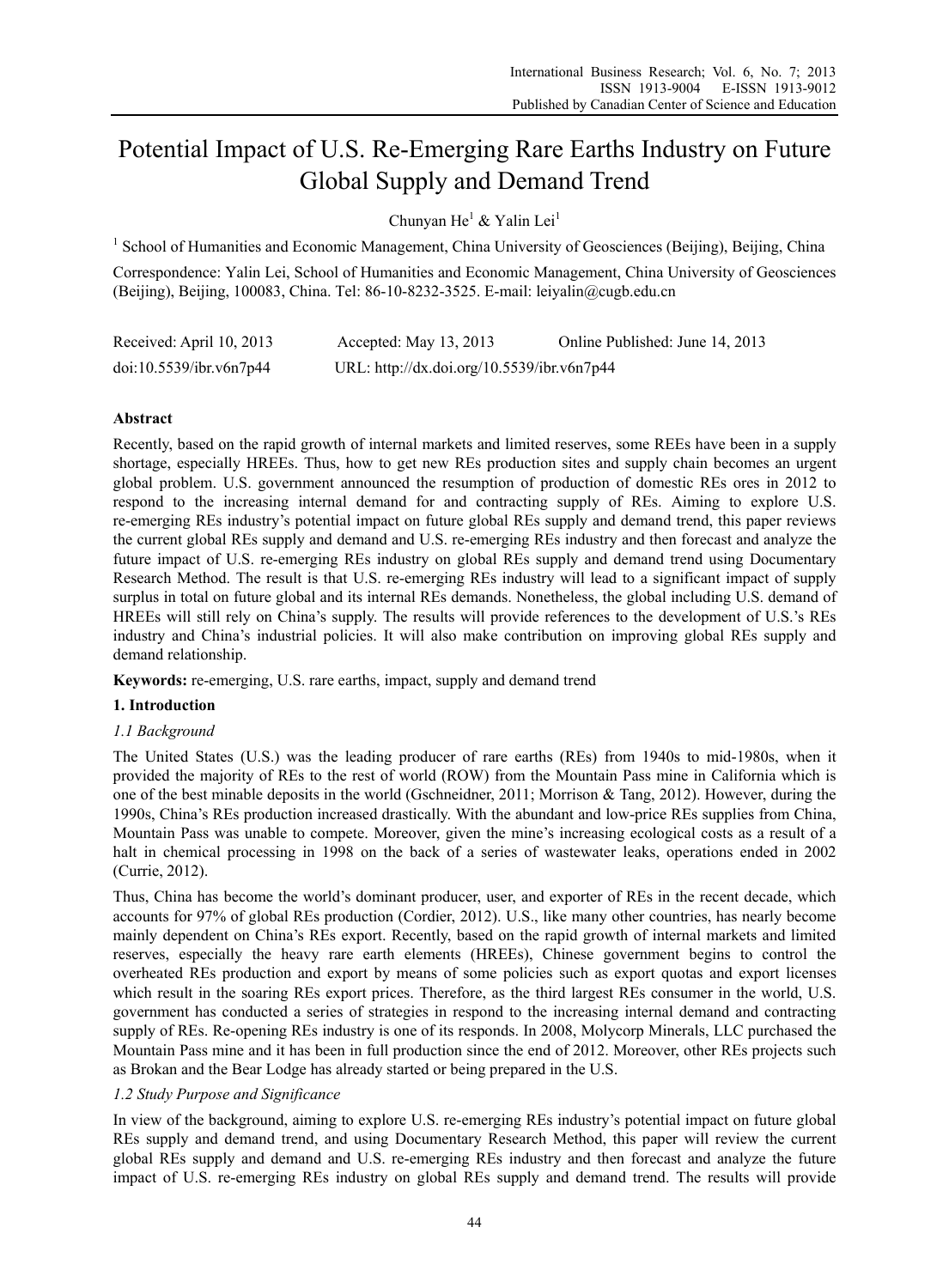references for the development of U.S.'s REs industry and China's industrial policies, and meanwhile also will contribute to improving global REs supply and demand relationship.

## *1.3 Methodology*

Documentary Research Methods refers to the analysis of documents that contain information about the phenomenon we wish to study (Bailey, 1994). There are two types of documents that are used in documentary study, namely primary documents and secondary documents. In this paper, the latter will be used. This method is just as good, and sometimes even more cost effective than social surveys, in-depth interviews or participant observation (Mogalakwe, 2006). But this method has the high requirement for the documents. According to the quality control criteria for handling documentary sources formulated by Scott (1990), documents need to meet the following criteria: authenticity, credibility, representativeness and meaning.

Since there are a great number of authoritative forecast data about the future REs supply and demand of U.S. and the world have been published, it is appropriate to utilize a Documentary Research Method in this paper for analyzing the future impact of U.S. re-emerging REs industry on global REs supply and demand trend.

## **2. Overview of the Current Global REs Supply and Demand**

## *2.1 Total Rare Earth Oxide (REO)*

In the recent decade, China keeps the near-monopoly position in the supply of REs. Table 1 below shows that 97% of the global REs outputs are from China; however, it only has 50% of the global known reserves (55 million metric tons out of 110 million metric tons). From this table, we observe that REs reserves are dispersed throughout the world in fact, so China's REs reserves and supply relation is not in balance obviously. Those countries such as the U.S., Austria and India each have millions of metric tons of REs available to satisfy their own demands. According to Hendrick and Cordier (2010), there are sufficient world reserves to meet the forecasted increases in consumption for the foreseeable future. However, the fact is that such wealth of REs reserves still cannot mitigate the current crisis of the increasingly severe REs supply shortage. This is because most REs reserves holders only produce few REs due to reasons like high cost and environment pollution. Instead, they only rely on China as the dominant source of REs supply because REs import price is lower than extracting the raw materials from their grounds to produce REs products. Thus the current situation of excessive reliance on a single supplier will neither being able to meet nor sustain the increasingly REs demand in the future.

|                                    | <sup>e</sup> Mine production |                              | <sup>1</sup> Reserves |  |
|------------------------------------|------------------------------|------------------------------|-----------------------|--|
|                                    | 2010                         | 2011                         |                       |  |
| <b>United States</b>               | ۰                            | ۰                            | 13 000 000            |  |
| Australia                          |                              | $\qquad \qquad \blacksquare$ | 1 600 000             |  |
| Brazil                             | 550                          | 550                          | 48 000                |  |
| China                              | 130 000                      | 130 000                      | 55 000 000            |  |
| Commonwealth of Independent States | NA.                          | NA                           | 19 000 000            |  |
| India                              | 2 8 0 0                      | 3 0 0 0                      | 3 100 000             |  |
| Malaysia                           | 30                           | 30                           | 30 000                |  |
| Other countries                    | NA                           | NA                           | 22 000 000            |  |
| World total (rounded)              | 133 000                      | 133 000                      | 110 000 000           |  |

Table 1. World mine production and reserves (metric tons, REO)

Source: Cordier (2012).

Notes: "Estimated. NA Not available. - Zero. <sup>1</sup>That part of the reserve base which could be economically extracted or produced at the time of determination. The term reserves need not signify that extraction facilities are in place and operative. Reserves include only recoverable materials; thus, terms such as "extractable reserves" and "recoverable reserves" are redundant and are not a part of this classification system.

The global RE supply and demand situation in 2011 is presented in Figure1 below. It is obvious that a shortage (rounded 4 000 metric tons, REO) has appeared in the global REs supply. It seems that the shortage is not large, but the gap between REs supply and demand will increasingly expand if China keeps being the dominant position as REs supplier. 57% of global REs demand is from China, so China has to restrict the exports to other countries so as to satisfy internal demand first. As shown in Figure 1, China's REs exports only satisfied 27% of ROW's demand in 2011. Besides other REs producers such as India, the remaining demands are mainly fulfilled by either their own stockpiles or the smuggling out of China. In 2007, about 20% of the officially published REs export volumes were smuggled out of China (Gschneidner, 2011).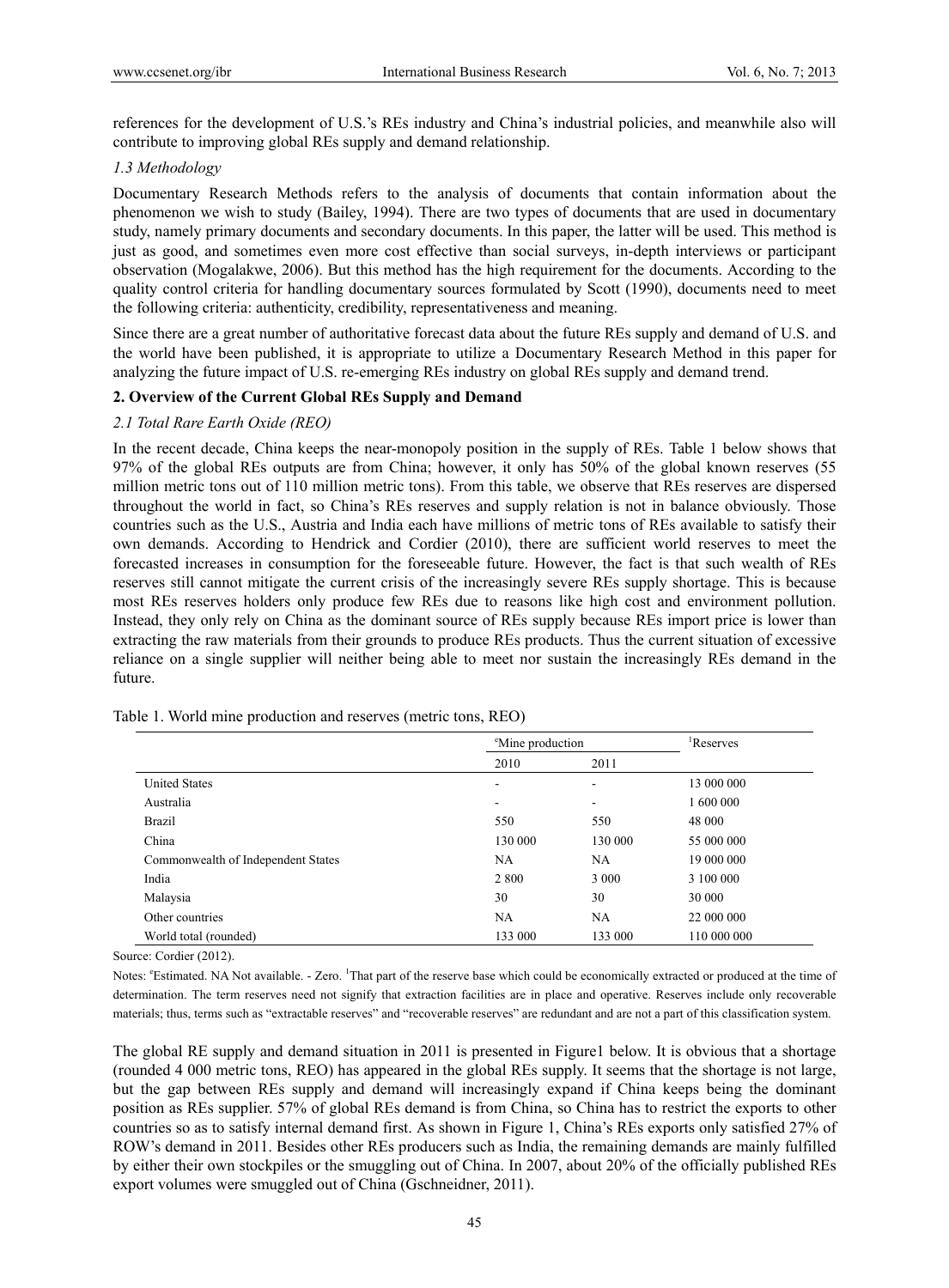

Figure 1. REs supply and demand in 2011 (data in metric tons of REO content)

Source: Roland Berger Strategy Consultants (2012), Cordier (2012), Jin (2011), Department of Industry of National Development and Reform Commission P.R. China [NDRC] (2012).

#### 2.2 Individual Rare Earth Elements (REEs)

The total supply of global REs has trended to a deficit. However, the complication in REs supply and demand calculation is that there are 17 REEs and each has different end uses and produced in different quantities according to the different reserves and extraction processes. Thus the supply and demand of each REE needs to be analyzed respectively.



Figure 2. LREEs demands in 2011

Source: Roland Berger Strategy Consultants (2012).



Figure 3. HR REEs demands in 2011

Source: Roland Berger Strategy Consultants (2012).

Both Figure 2 and Figure 3 show the demands of light REEs (LREEs) and heavy REEs (HREEs) in 2011. Ce, La and Nd in the LREEs reach 92% of the total LREEs demands, while the market share of Y and Dy is over 90% in the HREEs. 92% of LREEs are mainly applied for polishing power, magnets and catalysts, while 90% of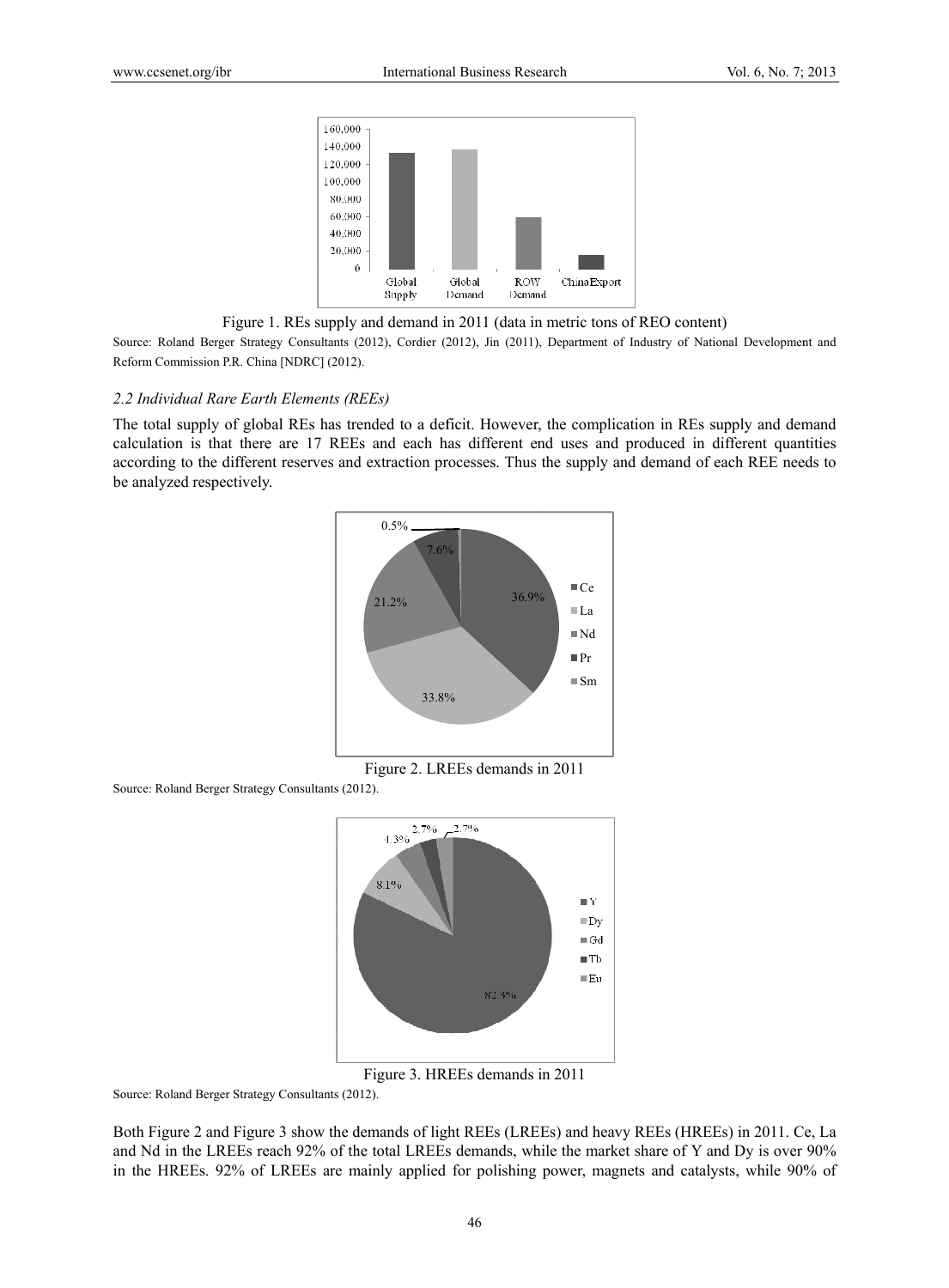HREEs are for ceramics, magnets and phosphors.

Under the huge demands for these main REEs, most supplies, however, cannot satisfy them. In the LREEs, Nd is in a 57% supply deficit while Ce is in a surplus. Others keep the current balance. According to REEs' applications, magnets, as the main end application of Nd, are in the shortage. However, magnets are one of the most important REEs end usages, so the shortage of Nd is the big shock to the magnets. In the HREEs, none of the elements is in surplus because they have much less reserves than LREEs and are produced only in southern China but have various applications. Since the Chinese government reduced plenty of HREEs export quota, a severe shortage of HREEs is showed in the ROW and there is no alternatives to these elements.



Figure 4. LREEs supply and demand in 2010 (thousands of metric tons)

Source: Gschneidner (2011).

Note: Ce includes the wasted parts in the extraction process.



Figure 5. HREEs supply and demand in 2010 (thousands of metric tons) Source: Gschneidner (2011).

Thus, in order to control the shortages of REEs especially the HREEs, many countries make various deficit risk mitigation strategies such as stockpile accumulation and efficient recycling of REs materials. However, those strategies still cannot work effectively due to the increasingly demands if China's monopoly of REs productions cannot be broken. Thus it is urgent for ROW to develop the other half of global REs reserves especially U.S. and Austria.

#### **3. U.S.'s Reaction to REs Supply Crisis: Re-Emerging of Its REs Industry**

Because of the current global REs supply shortage, countries with REs reserves have planned to tap into their own reserves, which they think is the best strategy to satiate growing demand and to counteract the risks of further supply restrictions. This strategy also can promote the healthy development of global REs markets. U.S. is the starter of this activity by virtue of its rich REs reserves and glorious history as the biggest REs producer. Its Mountain Pass has reopened at the end of 2012.

Table 2 shows the three main emerging REs production mines in U.S. according to REs resource reliability evaluated by Szumigala (2010). Mountain Pass mine, which is the main supplier of the U.S. and world in the last century, has re-produced since 2012 and mainly supplies LREEs such as La, Ce, Nd. Bear Lodge is under the preliminary economic assessment now and the main REEs it supplies are similar to the Mountain Pass mine but the contained REO reserves are only 22% of that mine. Bokan Mountain, though is under the metallurgical testwork now, is the most important source of HREEs in U.S. which keeps 17% HREEs share, especially the element Y reserves. Thus, the opening of this mine will efficiently mitigate the serious HREEs shortage.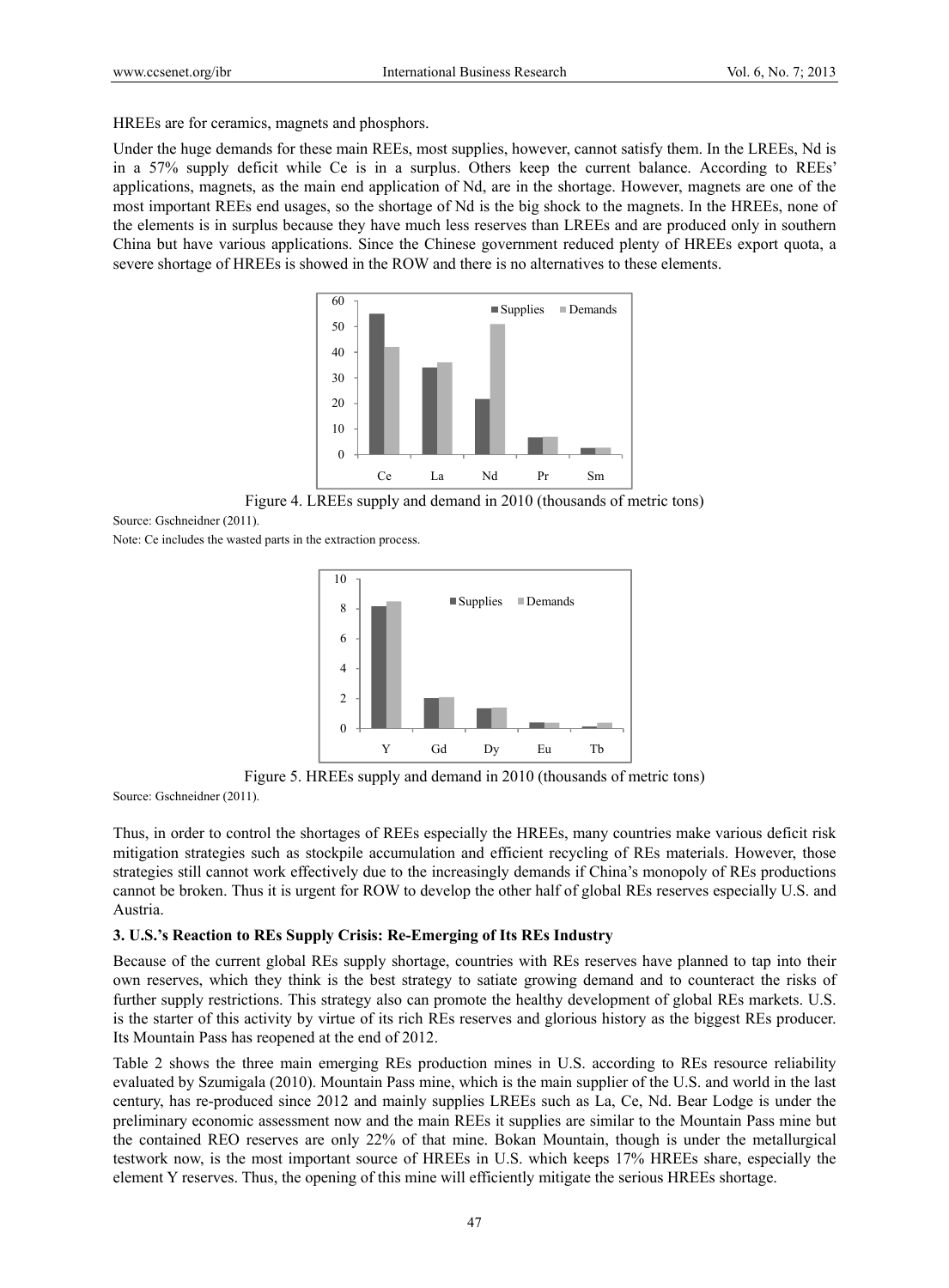| Company                  | Deposit    | start of<br>Planned | Contained total REO | <b>HREEs</b> | $2015-2016$ production | Main REEs       |
|--------------------------|------------|---------------------|---------------------|--------------|------------------------|-----------------|
|                          |            | production          | (metric tons)       | share        | (metric tons)          |                 |
| Molycorp Inc.            | Mountain   | 2012                | 1 800 000 (9.2%)    | $1\%$        | 40 000                 | La, Ce, Nd, Pr, |
|                          | Pass       |                     |                     |              |                        | Sm              |
| Rare<br>Element          | Bear Lodge | 2015                | $400000(4.1\%)$     | $2\%$        | 10 000                 | Ce, La, Nd, Pr, |
| Resources Ltd.           |            |                     |                     |              |                        | Sm              |
| <b>Ucore Rare Metals</b> | Bokan      | $2014 - 16$         | 300 000 (0.75%)     | 17%          | NA                     | Ce, Y, La, Nd,  |
| Inc.                     | Mountain   |                     |                     |              |                        | Sm, Gd, Dy      |

| Table 2. Selected emerging REs production mines in U.S. |  |  |  |  |  |  |  |  |
|---------------------------------------------------------|--|--|--|--|--|--|--|--|
|---------------------------------------------------------|--|--|--|--|--|--|--|--|

Source: Nestour (2011), Roland Berger Strategy Consultants (2012), Ucore Rare Metals Inc. (2011), Kingsnorth (2011), Schüler, Buchert, Liu, Dittrich & Merz (2011), Long (2011), Chen (2011).

#### **4. Potential Impact of U.S. REs Industry on Future Global REs Supply and Demand**

#### *4.1 Impact on Global and China's REs Supply and Demand*

Kingsnorth, Dudley J. (2012), a world-recognized expert on the RE market has forecasted the global REs supply and demand trend in 2016. The collected data are showed in Figure 6.

According to his forecast, U.S. demands for REs will reach 23 500 tonnes in 2016. Thus, the outputs (approximately 50 000 tonnes) of the three emerging U.S. REs mines mentioned above can meet its internal needs and will still have over 50% excess productions which can be exported to other countries. Furthermore, the REs demands of ROW (excluding U.S.) will be 32 500 tonnes so that U.S. REs exports can meet 82%. By contrast, in 2016, it is forecasted that only 35% of China's REs outputs will be supplied to ROW (excluding U.S. because it has enough internal REs) due to its increasing internal demands (almost 65% for internal consumption). Therefore, U.S. will become the main REs export country again, but is no longer the importer of China's REs and China's REs are mainly used for own consumption. In other words, China will not be the monopoly of REs markets any more from the total amounts of all the REEs, while U.S. will control its internal REs market and occupy considerable international market in 2016.

In addition, the total REs exports from both top REs producers will exceed 50% of the demands of ROW in 2016, let alone plus the exports from other REs producers. It also indicates a substantial surplus in the global REs supply in 2016.



Figure 6. Forecast to U.S. and China's REs supplies in 2016 (metric tons,  $REO = 20\%)$ 

Source: Kingsnorth (2012).

Notes: ROW: rest of the world (excluding China and U.S.); Total supply: total outputs of REs in 2016.

It is easy to find from Figure 6 that China's exports can still meet the ROW (excluding China and U.S.) REs demands in 2016 even if there is no supply out of China. Then the question rises whether the substantial surplus of the global REs supply in total output means that U.S. will lead the global REs market into the other supply extreme in future. The answer is no. U.S. REs supply can adjust the current distorted global REs markets that most countries excessive rely on China's REs export by means of occupying and expanding its market share in REs trade. The final purpose is to lead the global REs industry to the balanced tendency of supply and demand. It is forecasted that ROW will be able to supply 100% of their demand in 2020 (Kingsnorth, 2012). That is to say, the REs supply diversification partly contributed by U.S. will lead to the global balance of REs supply and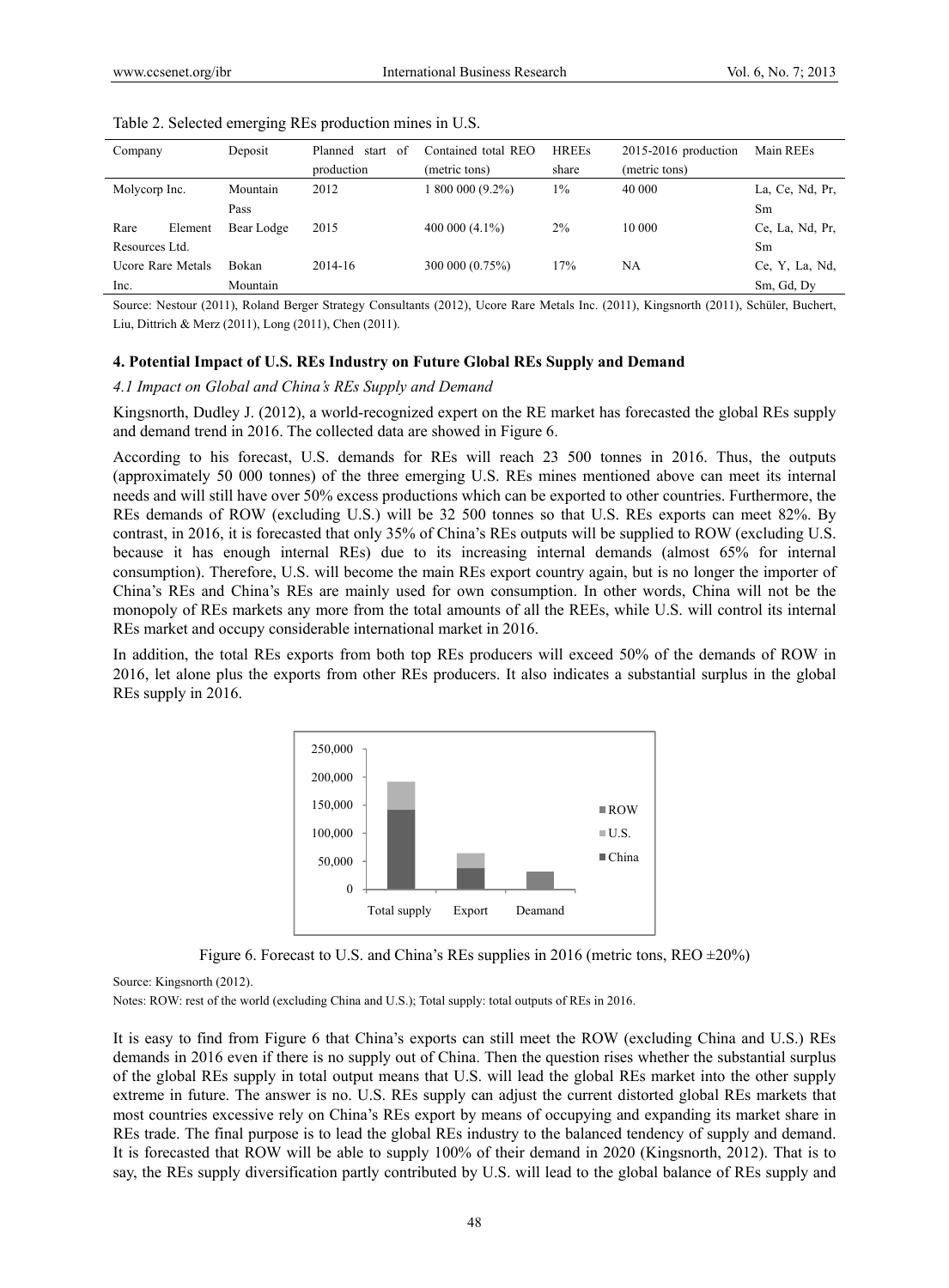demand eventually. Moreover, it also balances the reserves and outputs of China's REs so that China's REs resources can maintain the sustainable development.

## *4.2 Impact on Individual REEs Demands*

According to the overview of the global individual REEs supply and demand in 2010 in part 2, five REEs are in a supply deficit, i.e. Nd, Y, Dy, Eu, Tb. Except the element Nd, other four elements are all HREEs. The development of U.S. REs mines mitigates this shortage crisis to some extent. However, as shown in Table 3, the U.S. REEs supply has little impact on deficient REEs demands except the LREE Nd which U.S. can satisfy 57% of demands outside China. Thus, U.S. re-emerging REs industry will still not be able to influence the dominant position of China's HREEs supplies especially these four deficient REEs in future.

| <b>REE</b> | ROW demand | U.S. REEs supply     |            |              |
|------------|------------|----------------------|------------|--------------|
|            |            | <b>Mountain Pass</b> | Bear Lodge | Total output |
| Nd         | 10 602     | 4 4 8 0              | 1580       | 6 0 6 0      |
|            | 8 3 2 2    | 40                   |            | 40           |
| Dy         | 400        |                      | 20         | 20           |
| Eu         | 171.5      | 40                   | 40         | 80           |
| Tb         | 177        |                      | 10         | 10           |

Table 3. Impact of U.S. supplies on ROW deficient REEs demands (metric tons  $REO \pm 20\%$ )

Source: Nestour (2011), Chen (2011), Long (2011), Kingsnorth (2012), Long, Gosen, Foley & Cordier (2010).

Except the four short HREEs, as shown in Table 4, other REEs demands of ROW will be predominantly influenced by U.S. re-emerging REs industry. Especially the element Sm which used for the magnets will be in a low supply surplus. Furthermore, the sufficient supply of these REEs showed in Table 4 from U.S. will also promote the development of those corresponding REEs application products, such as fluid catalytic cracking, polishing powder and magnets.

|  | Table 4. Impact of U.S. supplies on other REEs demands of ROW (metric tons $REO \pm 20\%)$ |
|--|--------------------------------------------------------------------------------------------|
|  |                                                                                            |

| <b>REE</b> | ROW demand | U.S. REEs supply     |            |              |
|------------|------------|----------------------|------------|--------------|
|            |            | <b>Mountain Pass</b> | Bear Lodge | Total output |
| La         | 20 617.5   | 13 5 20              | 3 0 4 0    | 16 560       |
| Ce         | 27 27 3    | 19 840               | 4 5 5 0    | 24 3 9 0     |
| Pr         | 3803       | 1640                 | 470        | 2 1 1 0      |
| Sm         | 511        | 360                  | 180        | 540          |
| Gd         | 363        | 80                   | 70         | 150          |
| Other      | 120        | 0                    | 50         | $^*$ 50      |

Source: Nestour (2011), Chen (2011), Long (2011), Kingsnorth (2012), Long et al. (2010).

Note:  $\text{"only the output of the element Yb}.$ 

As discussed in this part, it is obvious that U.S. re-emerging REs mines will mainly influence the LREEs demands outside China, while China will still keep its monopoly position of HREEs supply due to its role as the unique origin of the most minable HREEs resources.

## **5. Conclusion**

U.S. re-emerging REs industry will have a significant impact on future global and its internal REs demands. In future, global REs will be in surplus in total inevitably. Thus, some industries whose products need plenty of REs will make a better development. China's monopoly of REs minerals market will be broken and there will be diversified suppliers, which will also push the REs prices back on the right track in the future global REs markets.

However, the positive impact of U.S. re-emerging REs industry will only be on the LREEs, while the HREEs supplies will still rely heavily on China. This is the advantage of resource endowment China holds on HREEs. Therefore, China should make good use of this resource advantages by means of effective implement of REs industry policies. U.S. should mainly ensure its internal REs demands through exploiting and mining its rich REs ore, especially the HREEs ore such as Bokan Mountain which is a new hope for U.S. to be independent of China's export totally.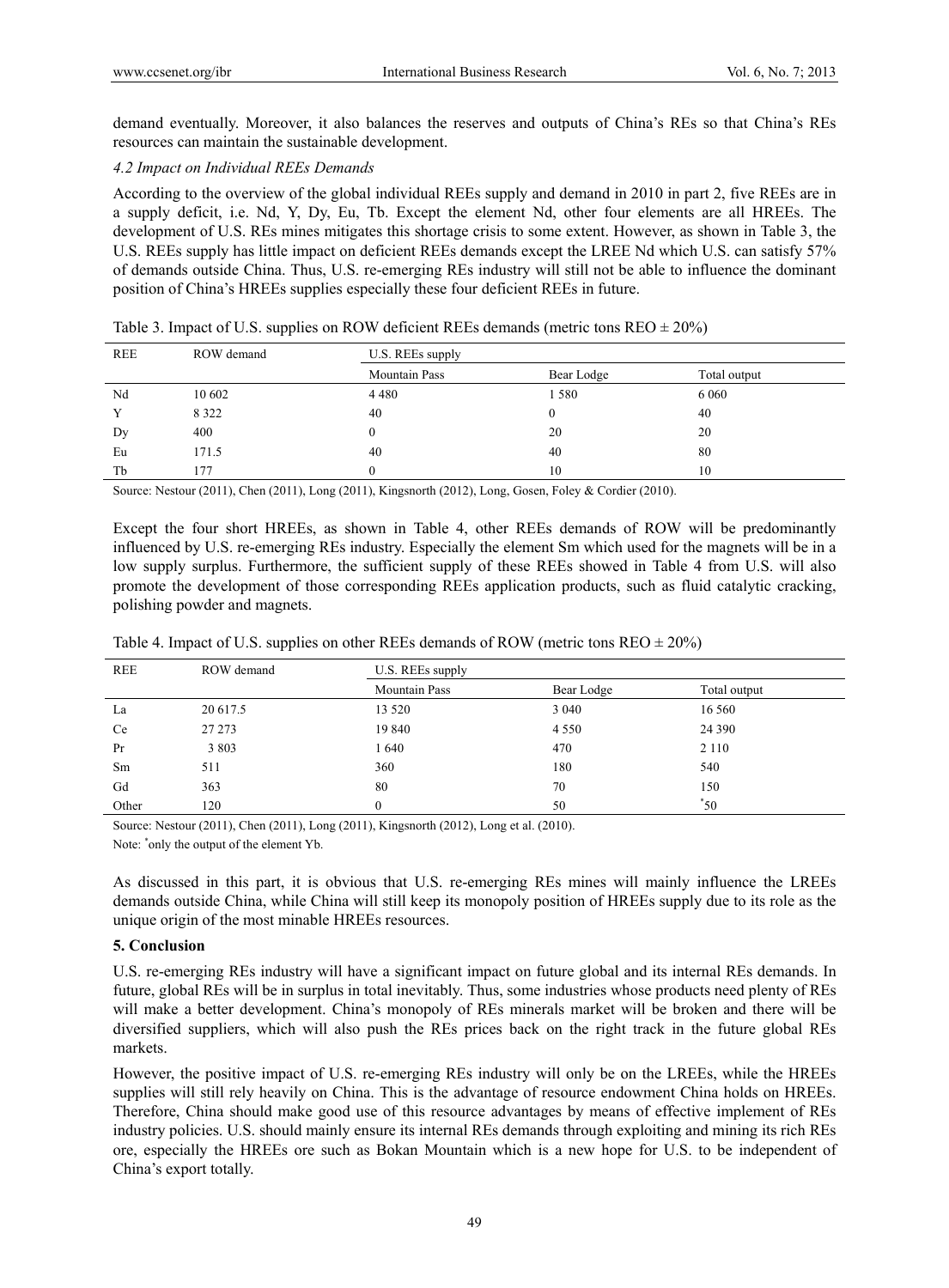#### **Acknowledgements**

The authors would like to thank anonymous reviewers for their valuable comments and sincerely express thanks for the support from the National Natural Science Foundation of China under Grant No.71241027 and the support from the Fundamental Research Funds for the Central Universities under Grant No.2011YXS057.

#### **References**

Bailey, K. (1994). *Methods of Social Research* (4th ed.). New York: The Free Press.

- Chen, Z. H. (2011). Global rare earth resources and scenarios of future rare earth industry. *Journal of Rare Earths*, *29*(1), 1-6. http://dx.doi.org/ 10.1016/S1002-0721(10)60401-2
- Cordier, D. J. (2012). *U.S. Geological Survey, Mineral Commodity Summaries*. Retrieved from http://minerals.usgs.gov/minerals/pubs/commodity/rare\_earths/mcs-2012-raree.pdf
- Currie, A. (2012, April 23). *Overview of Molycorp Californian Rare Earth Deposit*. Retrived January 25, 2013 from

http://rareearthinvestingnews.com/6796-overview-moylcorp-californian-rare-earth-deposit-mountain-pass-p roject-phoenix.html

- Department of Industry of National Development and Reform Commission P.R. China [NDRC]. (2012). China's Rare Earths-2011. *Rare Earth Information*, *4*, 4-8. (in Chinese)
- Gschneidner, K. A. Jr. (2011). The Rare Earth Crisis-The Supply/Demand Situation for 2010-2015. *Materials Matters*, *6*(2), 32-37.
- Hendrick, J. B., & Cordier, D. J. (2010). *2008 Minerals Yearbook: Rare Earths*. Retrieved from http://minerals.usgs.gov/minerals/pubs/commodity/rare\_earths/myb1-2008-raree.pdf
- Jin, T. (2011). Export Regulation and Optimal Export Quota Design of Rare-Earth. *Zhejiang Social Sciences*, *12*, 62-67 & 155. (in Chinese)
- Kingsnorth, D. J. (2011). *Meeting the Challenges of Supply this Decade* [PowerPoint slides]. Retrieved from http://files.eesi.org/kingsnorth\_031111.pdf
- Kingsnorth, D. J. (2012). *The Global Rare Earths Industry: A Delicate Balancing Act* [PowerPoint slides]. Retrieved that the contract of the contract of the contract of the contract of the contract of the contract of the contract of the contract of the contract of the contract of the contract of the contract of the contract of http://www.deutsche-rohstoffagentur.de/DERA/DE/Downloads/RD\_kingsnorth\_2012.pdf?\_\_blob=publicati onFile&v=2
- Long, K. R. (2011). *The Future of Rare Earth Elements-Will These High-Tech Industry Elements Continue in Short Supply?* [PowerPoint slides]. Retrieved from http://pubs.usgs.gov/of/2011/1189/of2011-1189.pptx.pdf
- Long, K. R., Gosen, B. S., Van, Foley, N. K., & Cordier, D. (2010). *The Principal Rare Earth Elements Deposits of the United State-A Summary of Domestic Deposits and a Global Perspective*. Retrieved from http://pubs.usgs.gov/sir/2010/5220/downloads/SIR10-5220.pdf
- Morrison, W. M., & Tang, R. (2012, April 30). *China's Rare Earth Industry and Export Regime: Economic and Trade Implications for the United States*. Congressional Research Service Report.
- Nestour, M. (2011, April). *Technology minerals-The rare earths race is on!* New York: Ernst & Young.
- Roland Berger Strategy Consultants. (2012). *The Rare Earth Challenge-How Companies React and What they Expect for the Future* [PowerPoint slides]. Retrieved from http://www.pressebox.de/attachment/414611/The+Rare+Earth+challenge\_final.pdf
- Schüler, D., Buchert, M., Liu, R., Dittrich, S., & Merz, C. (2011, January). *Study on Rare Earths and Their Recycling (Final Report)*. Darmstadt: The Greens/EFA Group in the European Parliament.
- Scott, J. (1990). *A Matter of Record: Documentary Sources in Social Research*. Cambridge: Polity Press.
- Szumigala, D. (2011, February 2). *Rare Earth Elements A Brief Overview of these elements, including their uses, worldwide resources and known occurrences in Alaska*. Fairbanks: Alaska Division of Geological & Geophysical Surveys.
- Ucore Rare Metals Inc. (2011). *For US Dysprosium Self Sufficiency* [PowerPoint slides]. Retrieved from http://ucore.com/Ucore\_TREM.pdf